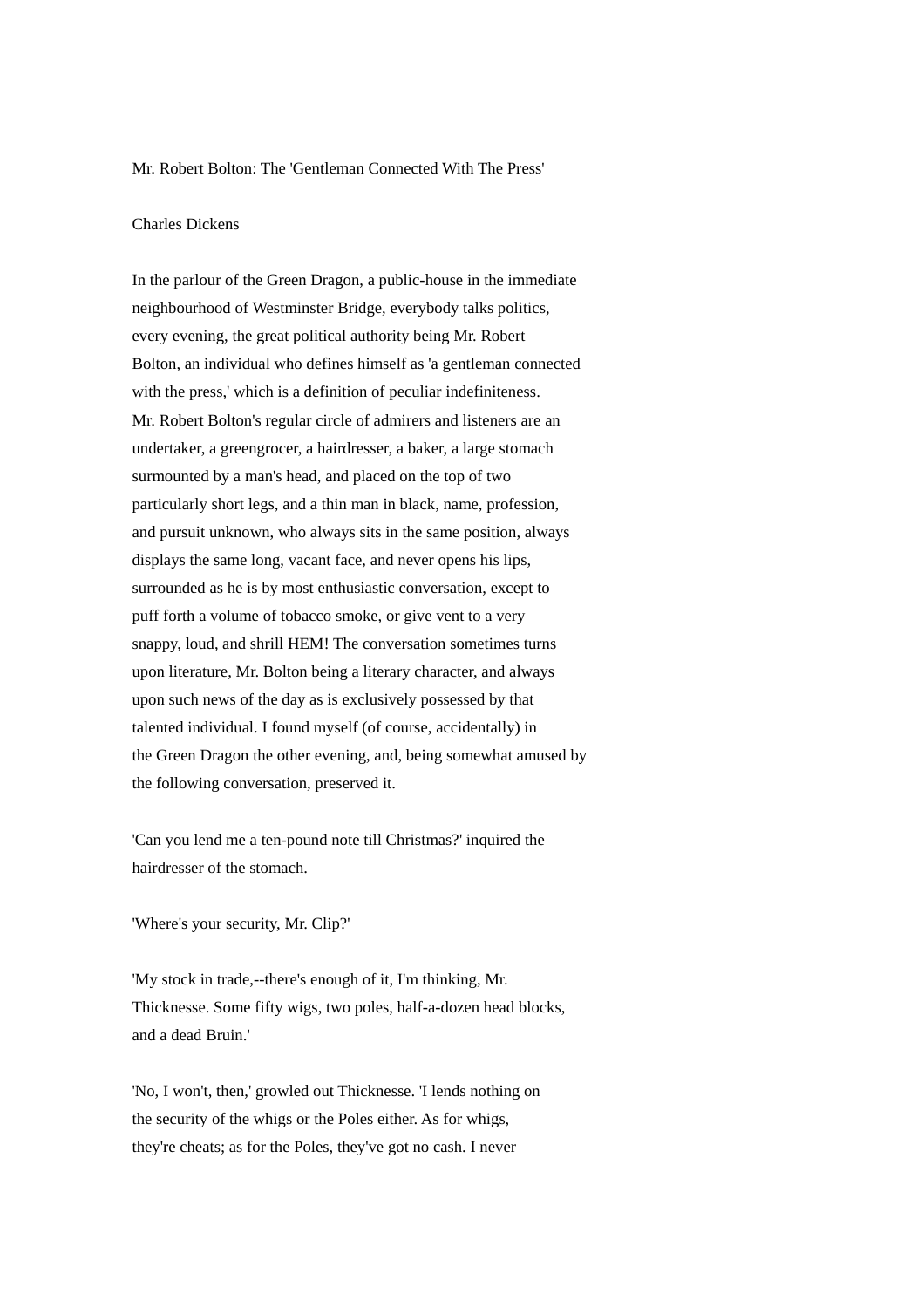have nothing to do with blockheads, unless I can't awoid it (ironically), and a dead bear's about as much use to me as I could be to a dead bear.'

'Well, then,' urged the other, 'there's a book as belonged to Pope, Byron's Poems, valued at forty pounds, because it's got Pope's identical scratch on the back; what do you think of that for security?'

'Well, to be sure!' cried the baker. 'But how d'ye mean, Mr. Clip?'

'Mean! why, that it's got the HOTTERGRUFF of Pope.

"Steal not this book, for fear of hangman's rope; For it belongs to Alexander Pope."

All that's written on the inside of the binding of the book; so, as my son says, we're BOUND to believe it.'

'Well, sir,' observed the undertaker, deferentially, and in a halfwhisper, leaning over the table, and knocking over the hairdresser's grog as he spoke, 'that argument's very easy upset.'

'Perhaps, sir,' said Clip, a little flurried, 'you'll pay for the first upset afore you thinks of another.'

'Now,' said the undertaker, bowing amicably to the hairdresser, 'I THINK, I says I THINK--you'll excuse me, Mr. Clip, I THINK, you see, that won't go down with the present company--unfortunately, my master had the honour of making the coffin of that ere Lord's housemaid, not no more nor twenty year ago. Don't think I'm proud on it, gentlemen; others might be; but I hate rank of any sort. I've no more respect for a Lord's footman than I have for any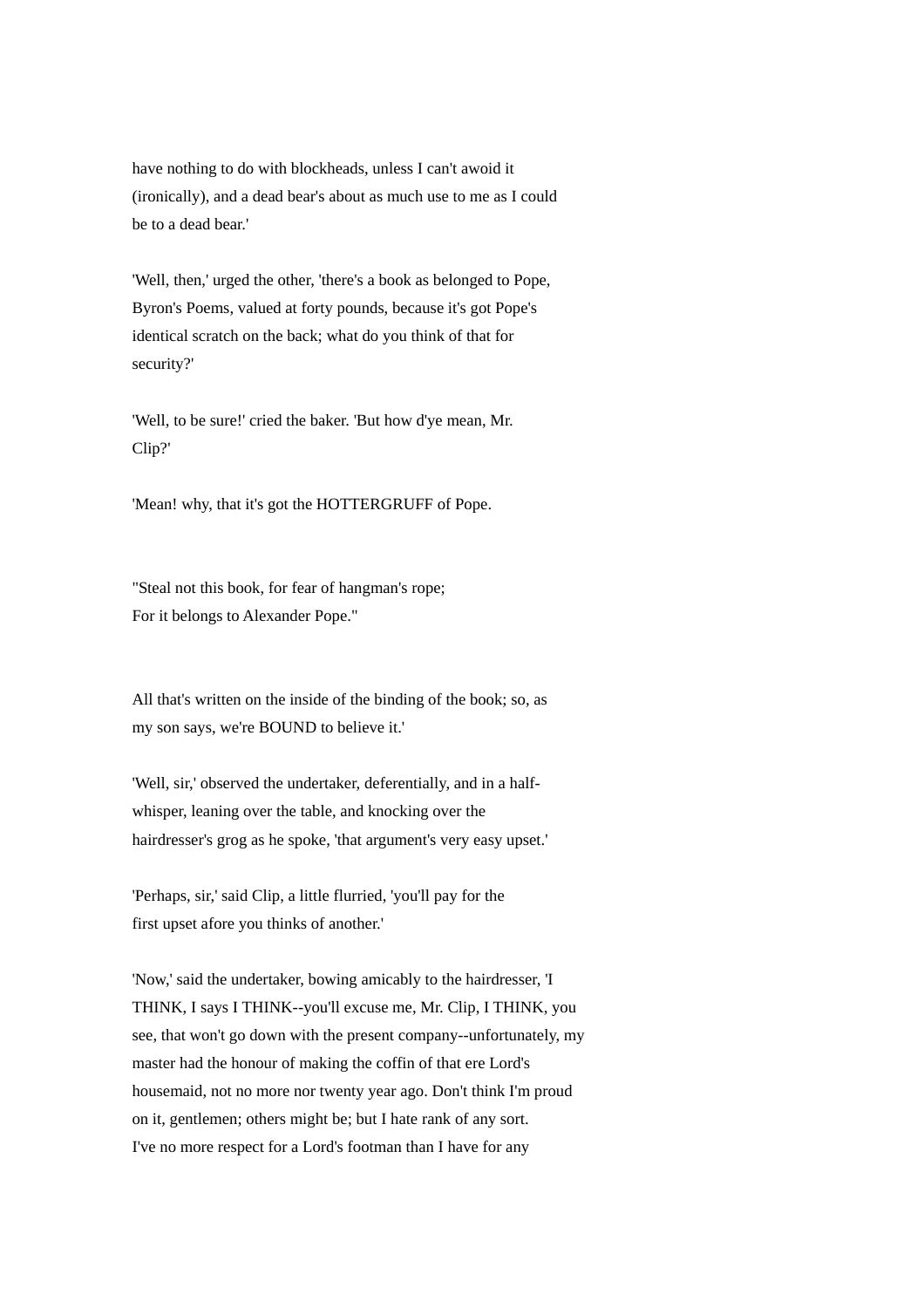respectable tradesman in this room. I may say no more nor I have for Mr. Clip! (bowing). Therefore, that ere Lord must have been born long after Pope died. And it's a logical interference to defer, that they neither of them lived at the same time. So what I mean is this here, that Pope never had no book, never seed, felt, never smelt no book (triumphantly) as belonged to that ere Lord. And, gentlemen, when I consider how patiently you have 'eared the ideas what I have expressed, I feel bound, as the best way to reward you for the kindness you have exhibited, to sit down without saying anything more--partickler as I perceive a worthier visitor nor myself is just entered. I am not in the habit of paying compliments, gentlemen; when I do, therefore, I hope I strikes with double force.'

'Ah, Mr. Murgatroyd! what's all this about striking with double force?' said the object of the above remark, as he entered. 'I never excuse a man's getting into a rage during winter, even when he's seated so close to the fire as you are. It is very injudicious to put yourself into such a perspiration. What is the cause of this extreme physical and mental excitement, sir?'

Such was the very philosophical address of Mr. Robert Bolton, a shorthand-writer, as he termed himself--a bit of equivoque passing current among his fraternity, which must give the uninitiated a vast idea of the establishment of the ministerial organ, while to the initiated it signifies that no one paper can lay claim to the enjoyment of their services. Mr. Bolton was a young man, with a somewhat sickly and very dissipated expression of countenance. His habiliments were composed of an exquisite union of gentility, slovenliness, assumption, simplicity, NEWNESS, and old age. Half of him was dressed for the winter, the other half for the summer. His hat was of the newest cut, the D'Orsay; his trousers had been white, but the inroads of mud and ink, etc., had given them a piebald appearance; round his throat he wore a very high black cravat, of the most tyrannical stiffness; while his tout ensemble was hidden beneath the enormous folds of an old brown poodle-collared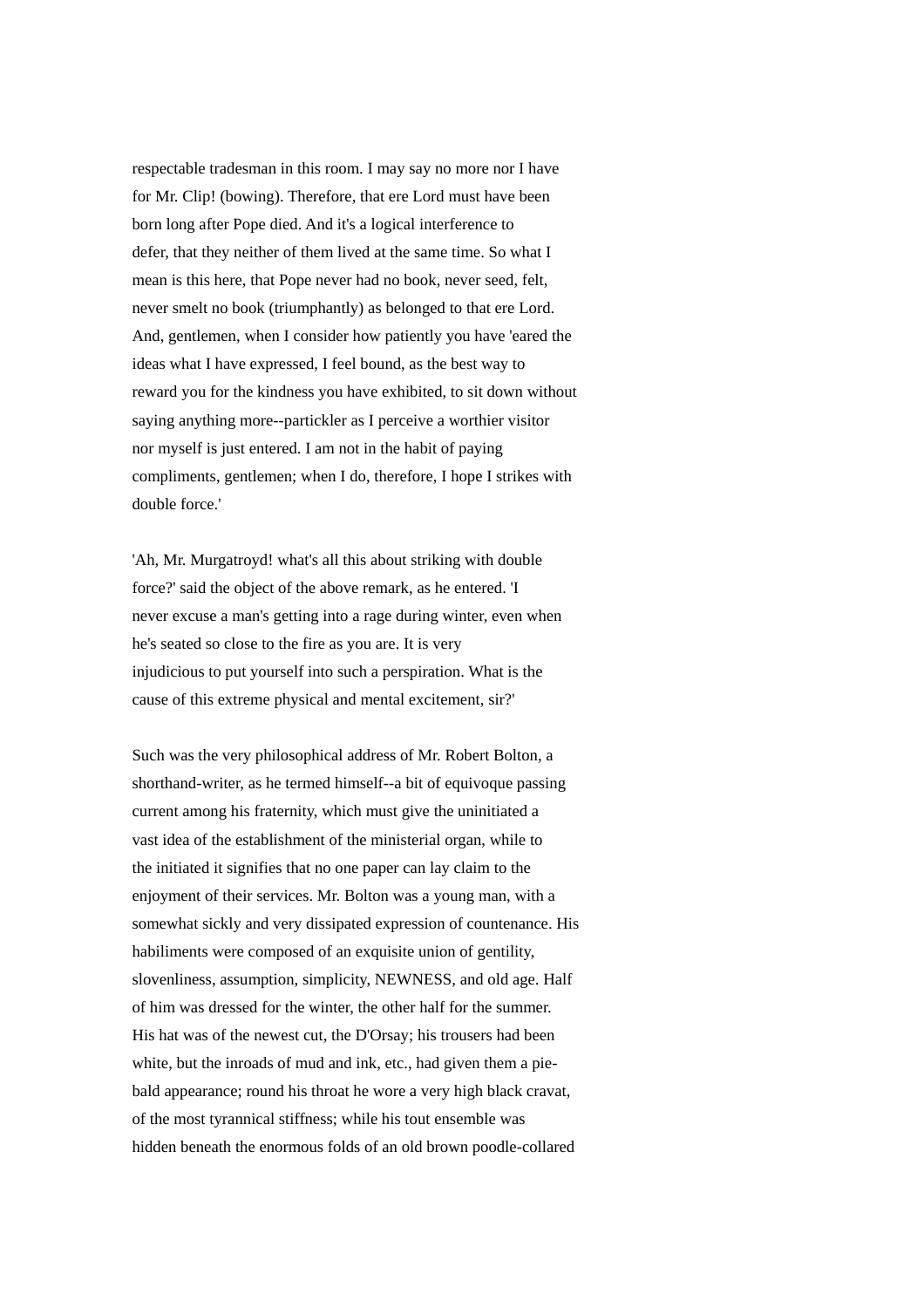great-coat, which was closely buttoned up to the aforesaid cravat. His fingers peeped through the ends of his black kid gloves, and two of the toes of each foot took a similar view of society through the extremities of his high-lows. Sacred to the bare walls of his garret be the mysteries of his interior dress! He was a short, spare man, of a somewhat inferior deportment. Everybody seemed influenced by his entry into the room, and his salutation of each member partook of the patronizing. The hairdresser made way for him between himself and the stomach. A minute afterwards he had taken possession of his pint and pipe. A pause in the conversation took place. Everybody was waiting, anxious for his first observation.

'Horrid murder in Westminster this morning,' observed Mr. Bolton.

Everybody changed their positions. All eyes were fixed upon the man of paragraphs.

'A baker murdered his son by boiling him in a copper,' said Mr. Bolton.

'Good heavens!' exclaimed everybody, in simultaneous horror.

'Boiled him, gentlemen!' added Mr. Bolton, with the most effective emphasis; 'BOILED him!'

'And the particulars, Mr. B.,' inquired the hairdresser, 'the particulars?'

Mr. Bolton took a very long draught of porter, and some two or three dozen whiffs of tobacco, doubtless to instil into the commercial capacities of the company the superiority of a gentlemen connected with the press, and then said -

'The man was a baker, gentlemen.' (Every one looked at the baker present, who stared at Bolton.) 'His victim, being his son, also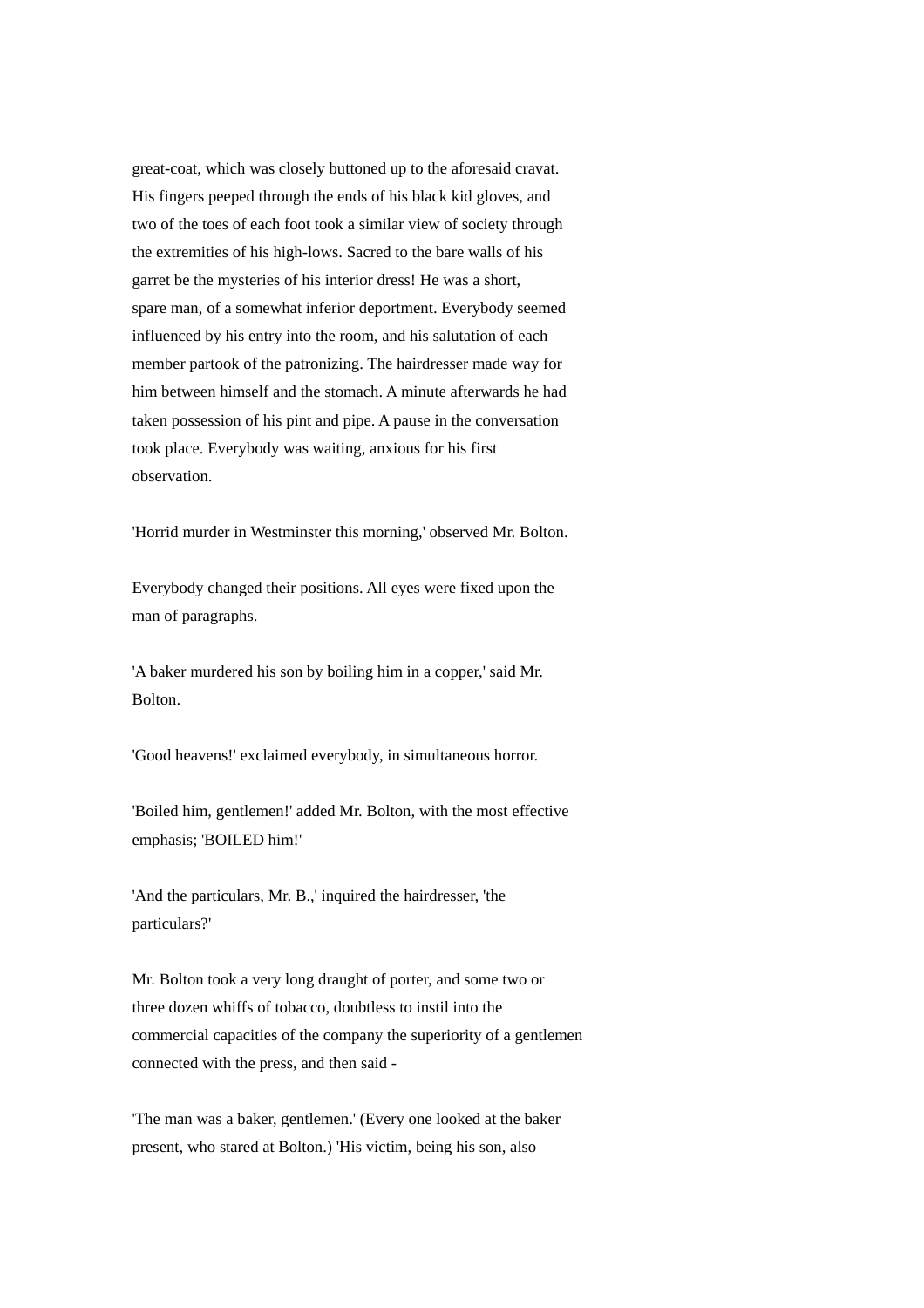was necessarily the son of a baker. The wretched murderer had a wife, whom he was frequently in the habit, while in an intoxicated state, of kicking, pummelling, flinging mugs at, knocking down, and half-killing while in bed, by inserting in her mouth a considerable portion of a sheet or blanket.'

The speaker took another draught, everybody looked at everybody else, and exclaimed, 'Horrid!'

'It appears in evidence, gentlemen,' continued Mr. Bolton, 'that, on the evening of yesterday, Sawyer the baker came home in a reprehensible state of beer. Mrs. S., connubially considerate, carried him in that condition up-stairs into his chamber, and consigned him to their mutual couch. In a minute or two she lay sleeping beside the man whom the morrow's dawn beheld a murderer!' (Entire silence informed the reporter that his picture had attained the awful effect he desired.) 'The son came home about an hour afterwards, opened the door, and went up to bed. Scarcely (gentlemen, conceive his feelings of alarm), scarcely had he taken off his indescribables, when shrieks (to his experienced ear MATERNAL shrieks) scared the silence of surrounding night. He put his indescribables on again, and ran down-stairs. He opened the door of the parental bed-chamber. His father was dancing upon his mother. What must have been his feelings! In the agony of the minute he rushed at his male parent as he was about to plunge a knife into the side of his female. The mother shrieked. The father caught the son (who had wrested the knife from the paternal grasp) up in his arms, carried him down-stairs, shoved him into a copper of boiling water among some linen, closed the lid, and jumped upon the top of it, in which position he was found with a ferocious countenance by the mother, who arrived in the melancholy wash-house just as he had so settled himself.

'"Where's my boy?" shrieked the mother.

'"In that copper, boiling," coolly replied the benign father.